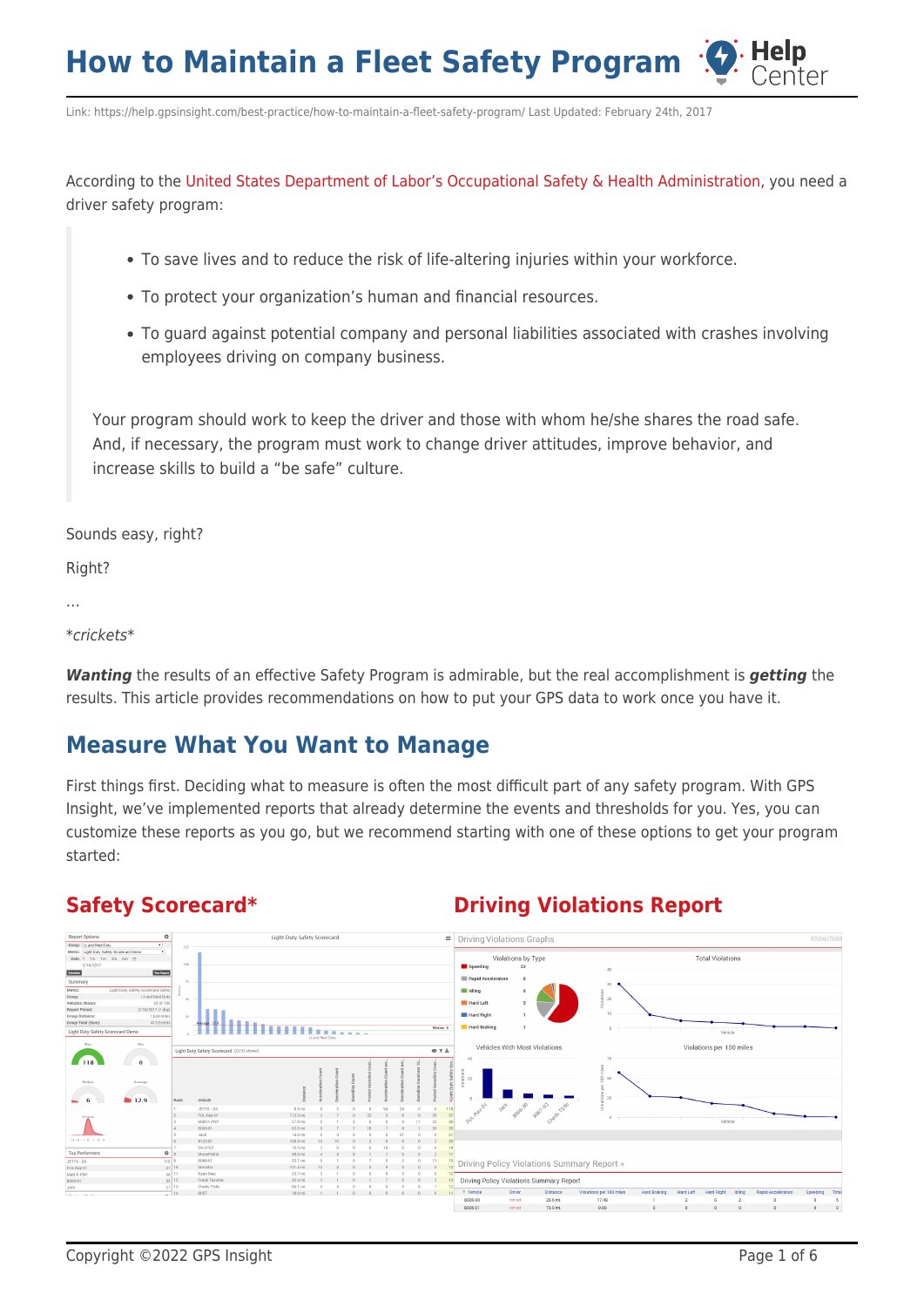Link: https://help.gpsinsight.com/best-practice/how-to-maintain-a-fleet-safety-program/ Last Updated: February 24th, 2017

Although these reports function differently, they help you measure the most common events that contribute to safety: **Rapid acceleration**, **harsh braking**, **hard right and left turning**, **idling\***, and **speeding\***.

**Note.** \*The Safety Scorecard [\(Enterprise Only](https://help.gpsinsight.com/looking-to-upgrade/)) does not account for idling. Additionally, the Safety Scorecard accounts for threshold and posted speeds, whereas the the Driving Violations Report accounts for threshold speed only. Refer to the respective documentation [\(Safety Scorecard](https://help.gpsinsight.com/deep-dive/how-do-i-create-a-safety-scorecard/) or [Driving Violations Report](https://help.gpsinsight.com/docs/about-reports/using-the-driving-violations-summary-report/)) to learn more about how these events are measured and applied to the vehicles in your fleet.

## **Manage What You Just Measured**

Now comes the most important part. You have the data…now what? In other words:

- How often should you review this data?
- What data is most important to look at individually and as a group?
- How do you decide who to talk to once you have the data? What should you say?
- How do you see the types of events that are happening for specific vehicles?
- How do you improve behavior once you know it's bad?

Based on what we've seen work best with our most successful customers, here's a basic implementation plan to follow and customize to make your own.

**Note.** This plan assumes drivers are assigned to one vehicle.

#### **1. Define the frequency.**

Upon initial rollout of a new safety program, we recommend that you review your report\* and schedule conversations with drivers on a weekly basis. A weekly commitment helps you learn how to read the report and start to spot trends. You'll also see the most dramatic change in the first few weeks of a new program as drivers adjust to new behaviors. After the first month of the program, move to a monthly review.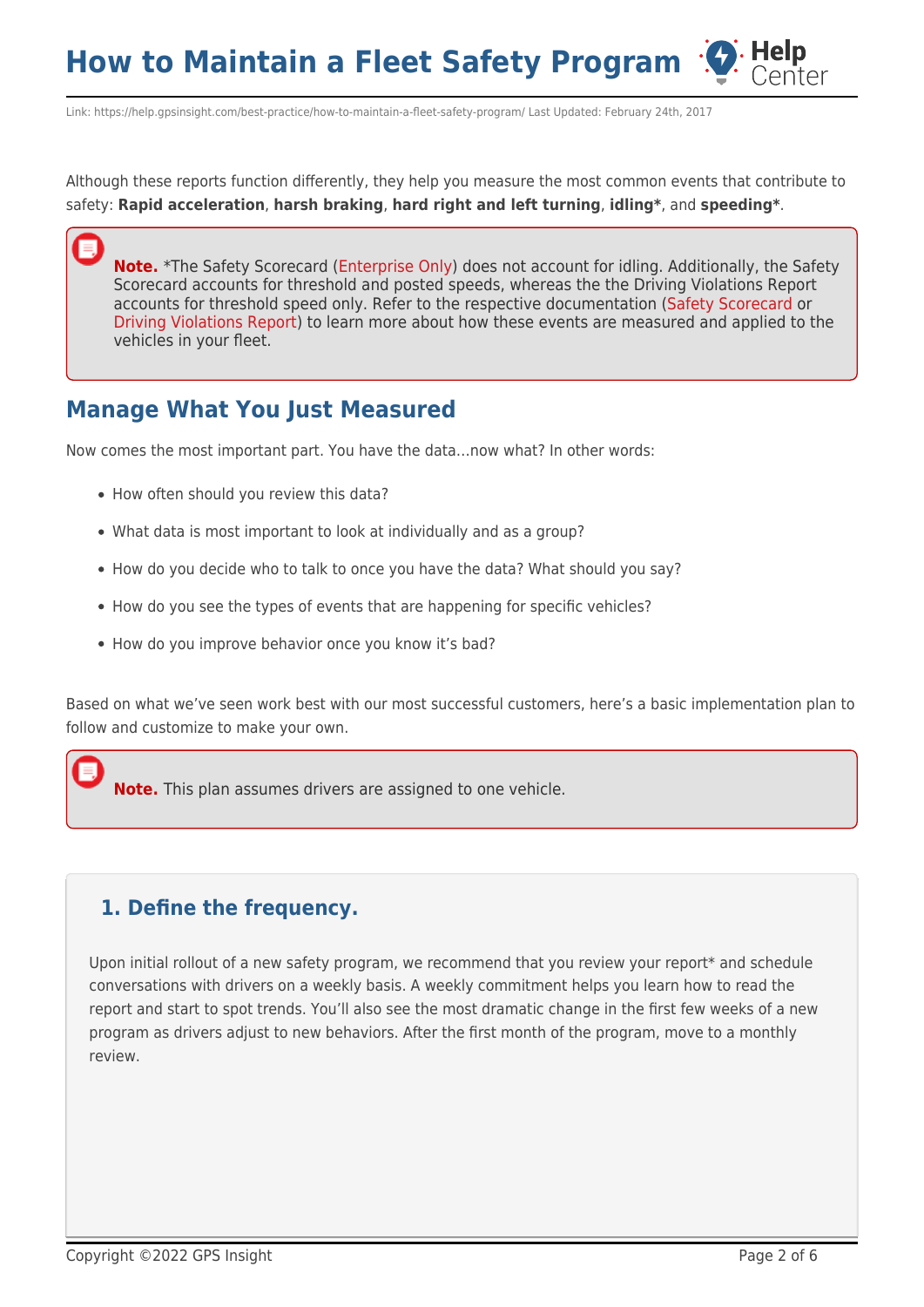Link: https://help.gpsinsight.com/best-practice/how-to-maintain-a-fleet-safety-program/ Last Updated: February 24th, 2017





Center

**Note.** \*The Safety Scorecard recommends running the report against two driver groups (Light/Medium Duty and Heavy Duty), so in that case you would have two reports each review period.

### **2. Draw the line.**

Before you investigate individual trends, find out your fleet's performance as a whole by looking at the **Average Number of Safety Events Per 100 Miles\***. This KPI is important for several reasons:

- 1. You can use it to compare across any time period and against any number of vehicles that drove different distances. In other words, once you start monitoring monthly instead of weekly, you can still make "apples to apples" comparisons.
- 2. You can use it to determine which drivers require coaching meetings. Think of this number as the line in the sand and set your focus on any vehicle that triggers more than the average number of events.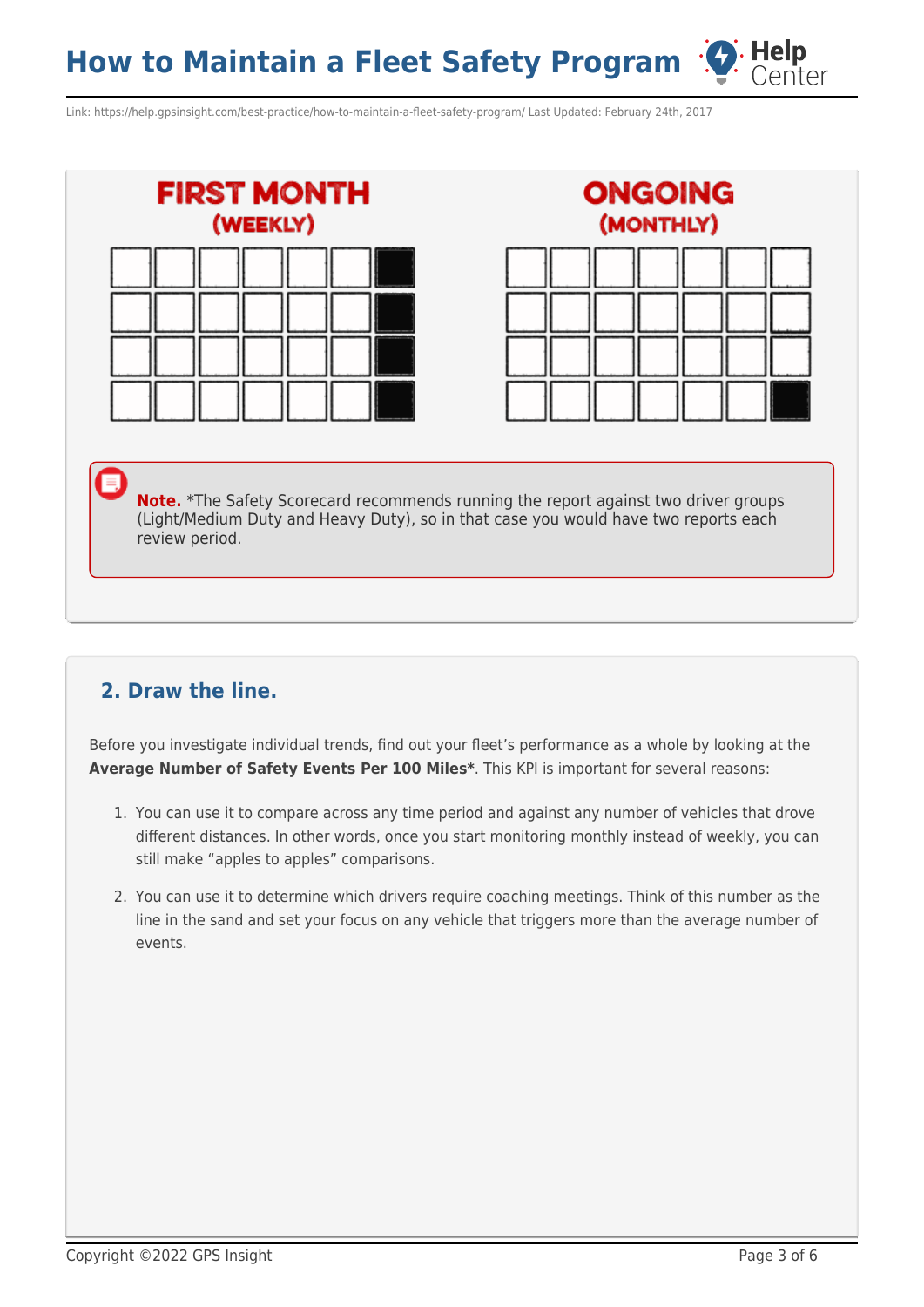Link: https://help.gpsinsight.com/best-practice/how-to-maintain-a-fleet-safety-program/ Last Updated: February 24th, 2017



#### **3. Have a conversation.**

Once you isolate the drivers to coach, what kinds of things should you discuss with them? Most drivers will correct unsafe behaviors without much effort just by having those events brought to their attention.



We recommend keeping your discussion with each driver to two points:

1. **Actual vs. Assumed.** Start by asking the driver how many individual events he or she thinks occurred during the time period and then share the actual number that he or she triggered. Often times drivers perceive their own habits to be better than they actually are, so this exercise helps drivers reset self-expectations. Additionally, discuss how the driver's average compares with the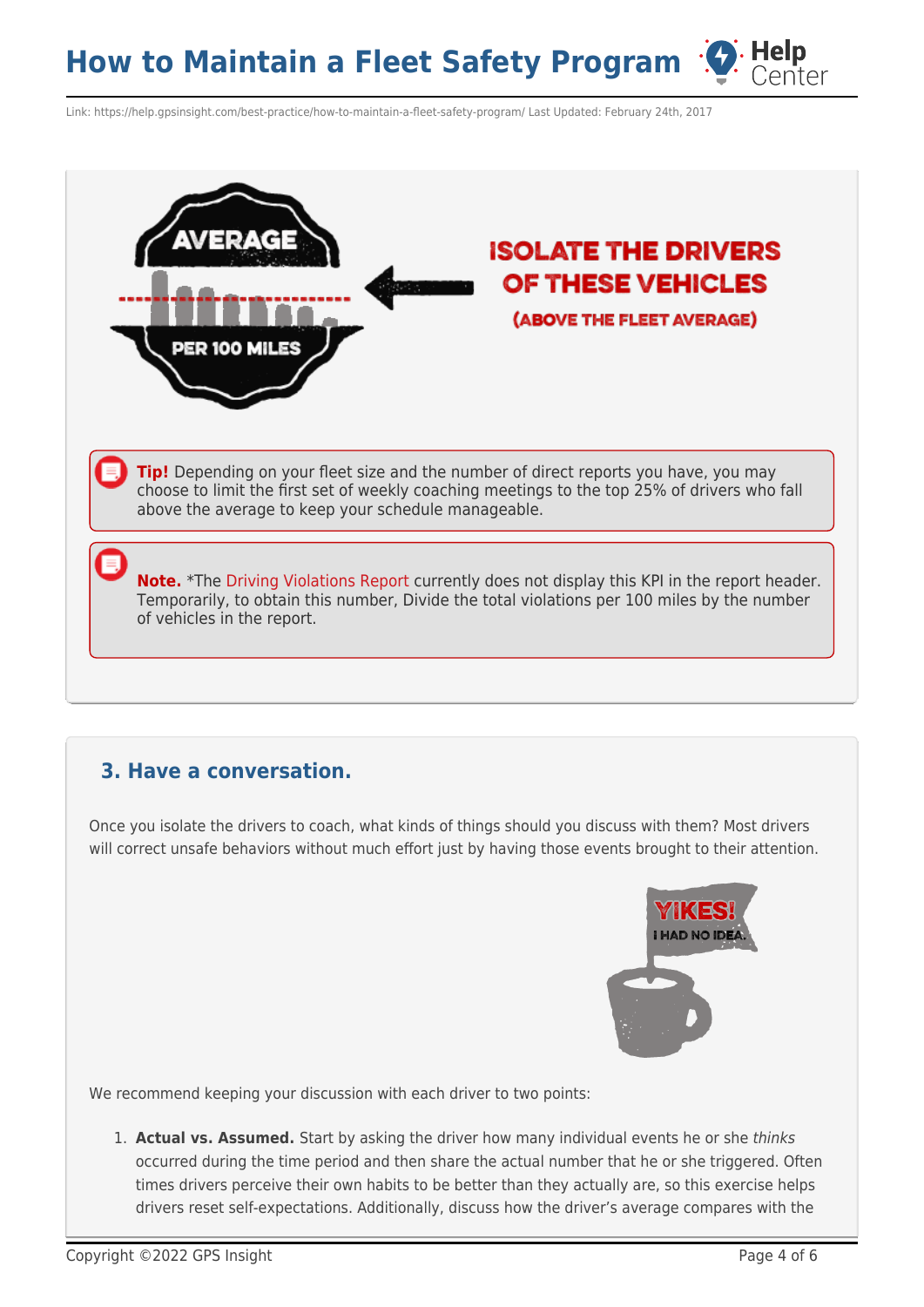Link: https://help.gpsinsight.com/best-practice/how-to-maintain-a-fleet-safety-program/ Last Updated: February 24th, 2017

fleet average, the highest score, and the lowest score.

2. **Top Event Type.** Find out which event total the driver has most of, and ask the driver to pay attention to that specific behavior going forward. Focusing on the event with the highest weight in the driver's score is the fastest way to positively impact the driver's overall performance before the next review period.

**Tip!** For the majority of driver meetings, awareness is all it takes. If you need to see which times or locations unsafe events seem to happen most often or to investigate a particular event in question, consider running [Activity Detail](https://help.gpsinsight.com/docs/about-reports/) for the vehicle–particularly if the vehicle is equipped with an [In-Cab Alert](https://help.gpsinsight.com/device/pnp-3000/) mechanism, which includes a designated column to notate these events.

#### **4. Track your progress.**

Once you know what your average is, all you have to do is aim to consistently lower it until you reach your goal. How many safety events (on average) per 100 miles is a realistic goal for your fleet? Ten? Five? Zero?!



Whatever annual goal you decide to shoot for, announce it to all drivers after the first month and continue to reinforce it in your ongoing 1:1 conversations with individual drivers each month.

To monitor your progress toward that goal, you should export your reports each month so that you can compare the data over time. Then use the following template (or create your own) to log your fleet's average number of events per 100 miles for each report period.

#### **[Download the Fleet Safety Trend Tracker](https://help.gpsinsight.com/wp-content/uploads/2017/02/Fleet_Safety_Trend_Tracker.xlsx)**